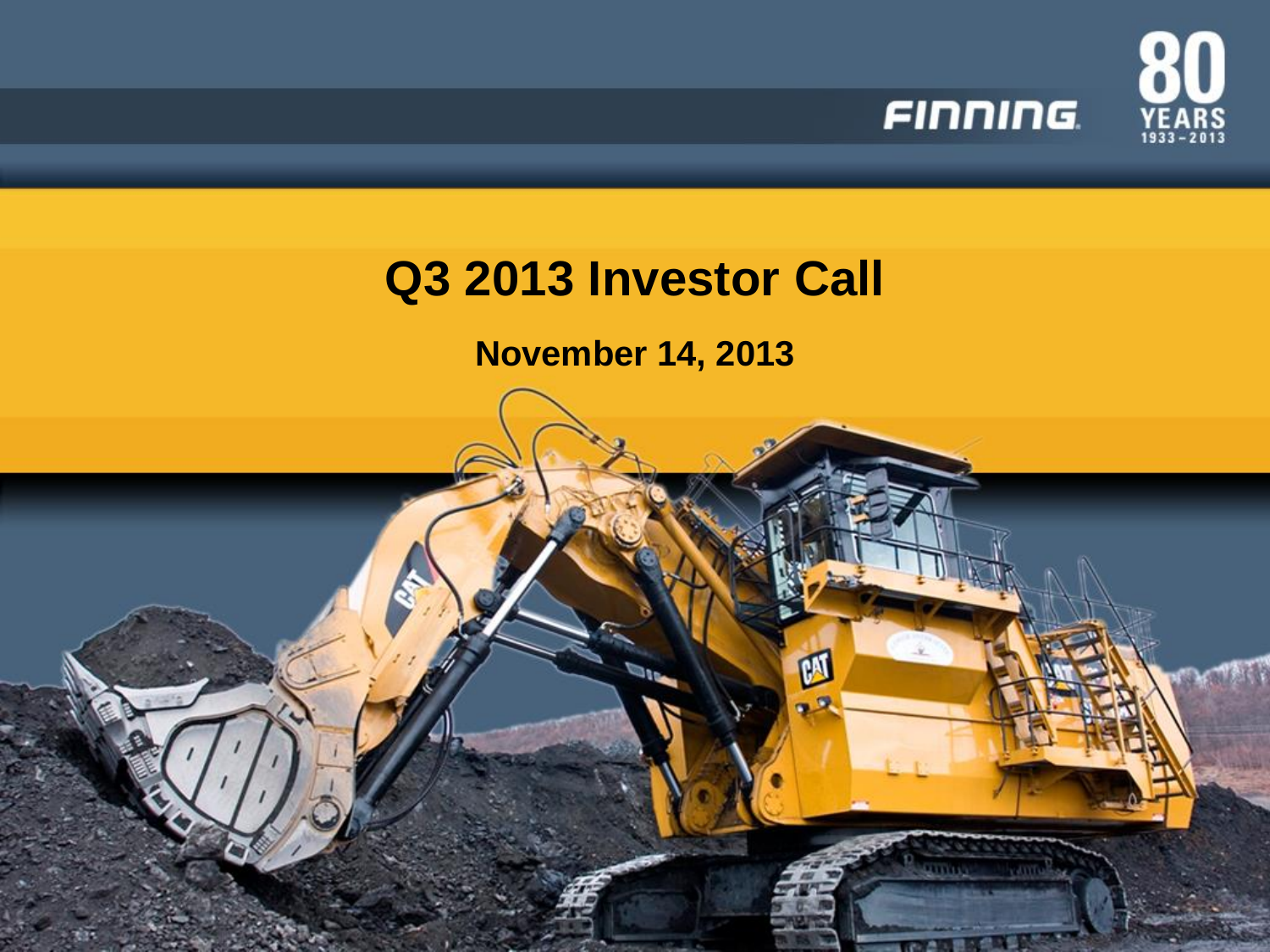# **Forward Looking Information**

#### FINNING

This report contains statements about the Company's business outlook, objectives, plans, strategic priorities and other statements that are not historical facts. A statement Finning makes is forward-looking when it uses what the Company knows and expects today to make a statement about the future. Forward-looking statements may include words such as aim, anticipate, assumption, believe, could, expect, goal, guidance, intend, may, objective, outlook, plan, project, seek, should, strategy, strive, target, and will. Forward-looking statements in this report include, but are not limited to, statements with respect to: expectations with respect to the economy and associated impact on the Company's financial results; expected revenue and SG&A levels and EBIT margin growth; anticipated generation of free cash flow and its expected use; the impact of new and revised IFRS that have been issued but are not yet effective; and the expected target range of the Company's Debt Ratio. All such forward-looking statements are made pursuant to the 'safe harbour' provisions of applicable Canadian securities laws.

Unless otherwise indicated by us, forward-looking statements in this report describe Finning's expectations at November 13, 2013. Except as may be required by Canadian securities laws, Finning does not undertake any obligation to update or revise any forward-looking statement, whether as a result of new information, future events, or otherwise.

Forward-looking statements, by their very nature, are subject to numerous risks and uncertainties and are based on several assumptions which give rise to the possibility that actual results could differ materially from the expectations expressed in or implied by such forward-looking statements and that Finning's business outlook, objectives, plans, strategic priorities and other statements that are not historical facts may not be achieved. As a result, Finning cannot guarantee that any forward-looking statement will materialize. Factors that could cause actual results or events to differ materially from those expressed in or implied by these forward-looking statements include: general economic and market conditions; risks associated with the conduct of business in foreign jurisdictions; foreign exchange rates; commodity prices; the level of customer confidence and spending, and the demand for, and prices of, Finning's products and services; Finning's dependence on the continued market acceptance of Caterpillar's products and Caterpillar's timely supply of parts and equipment; Finning's ability to continue to improve productivity and operational efficiencies while continuing to maintain customer service; Finning's ability to manage cost pressures as growth in revenues occur; Finning's ability to reduce costs in response to slowing activity levels; Finning's ability to attract sufficient skilled labour resources to meet growing product support demand; Finning's ability to negotiate and renew collective bargaining agreements with satisfactory terms for Finning's employees and the Company; the intensity of competitive activity; Finning's ability to realize expected benefits of acquisitions; Finning's ability to raise the capital needed to implement its business plan; regulatory initiatives or proceedings, litigation and changes in laws or regulations; stock market volatility; changes in political and economic environments for operations; the integrity, reliability, availability and benefits from information technology and the data processed by that technology. Forward-looking statements are provided in this report for the purpose of giving information about management's current expectations and plans and allowing investors and others to get a better understanding of Finning's operating environment. However, readers are cautioned that it may not be appropriate to use such forward-looking statements for any other purpose.

Forward-looking statements made in this report are based on a number of assumptions that Finning believed were reasonable on the day the Company made the forward-looking statements. Refer in particular to the Outlook section of the MD&A. Some of the assumptions, risks, and other factors which could cause results to differ materially from those expressed in the forwardlooking statements contained in this report are discussed in the Company's current Annual Information Form (AIF) in Section 4.

Finning cautions readers that the risks described in the AIF are not the only ones that could impact the Company. Additional risks and uncertainties not currently known to the Company or that are currently deemed to be immaterial may also have a material adverse effect on Finning's business, financial condition, or results of operations.

Except as otherwise indicated, forward-looking statements do not reflect the potential impact of any non-recurring or other unusual items or of any dispositions, mergers, acquisitions, other business combinations or other transactions that may be announced or that may occur after the date hereof. The financial impact of these transactions and non-recurring and other unusual items can be complex and depends on the facts particular to each of them. Finning therefore cannot describe the expected impact in a meaningful way or in the same way Finning presents known risks affecting its business.

*All amounts in this presentation are in Canadian dollars unless otherwise noted*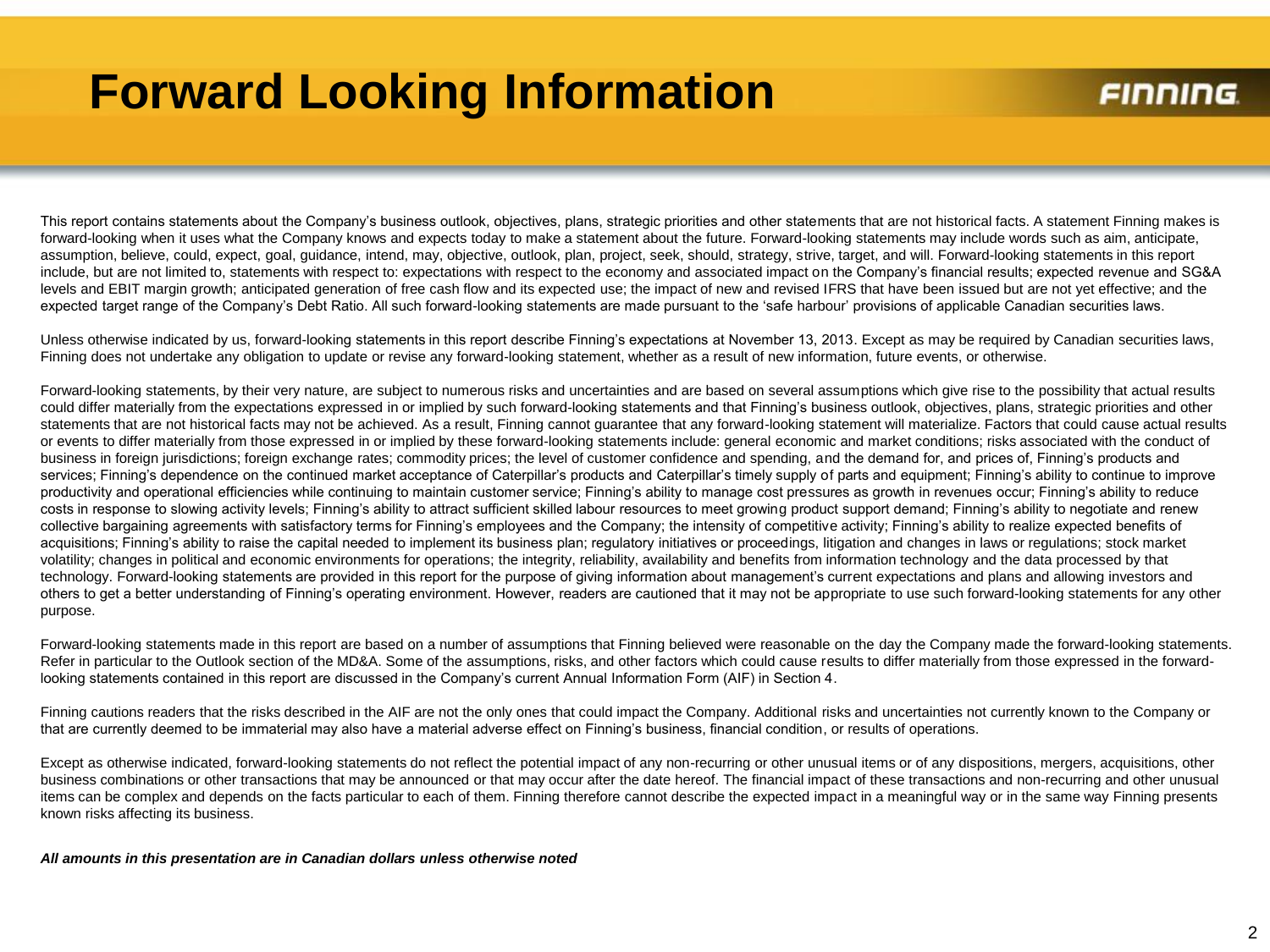

### **Scott Thomson, President and CEO**

**November 14, 2013**

M

 $11111$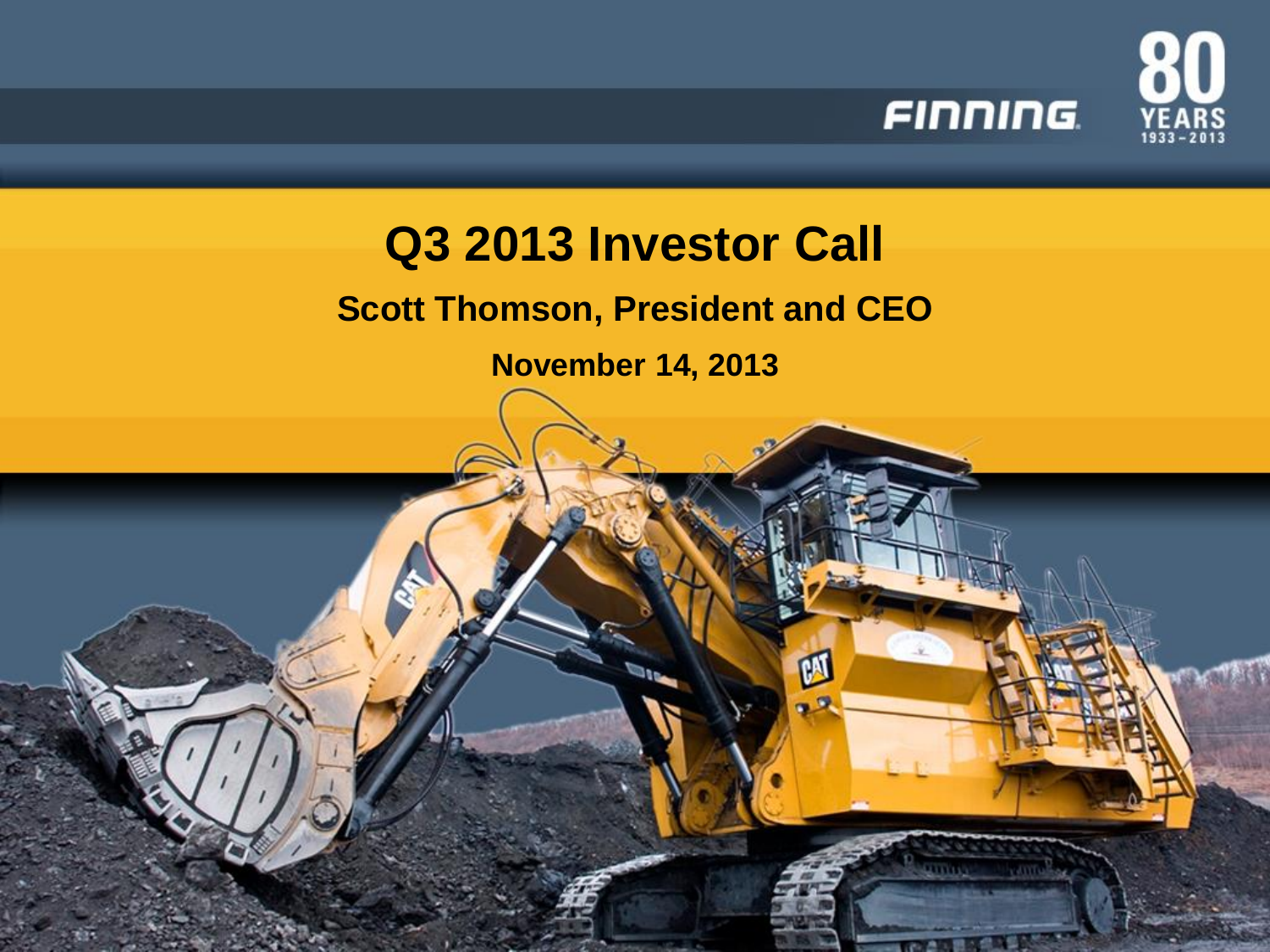

**Dave Smith, EVP and CFO**

**November 14, 2013**

M

 $11111$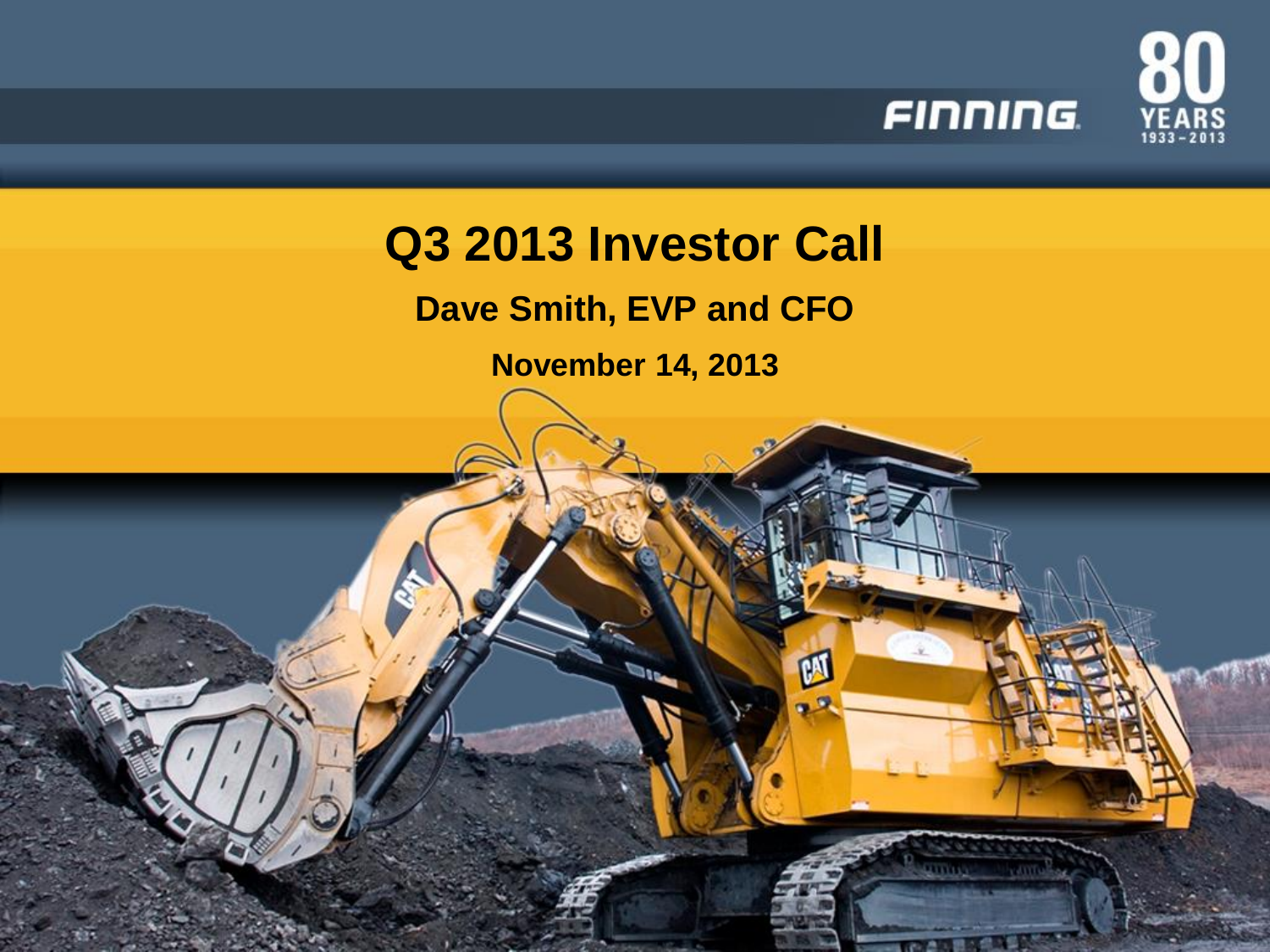# **Q3 2013 Results – Sequential Review**

| C\$ millions            | Q1 2013    | Q2 2013        | Q3 2013    | % change<br>Q3/Q2 |
|-------------------------|------------|----------------|------------|-------------------|
| Revenue                 | 1,560      | 1,620          | 1,780      | 10                |
| Gross profit            | 498        | 513            | 514        | $\overline{0}$    |
| GP margin               | 32.0%      | 31.7%          | 28.9%      |                   |
| SG&A                    | (382)      | (392)          | (379)      | 3                 |
| SG&A as % of revenue    | $(24.5)\%$ | $(24.2)\%$     | $(21.3)\%$ |                   |
| Equity earnings         | 3          | $\overline{4}$ | 3          |                   |
| Other income (expenses) | (2)        | (2)            | (2)        |                   |
| <b>EBIT</b>             | 117        | 123            | 136        | 11                |
| <b>EBIT</b> margin      | 7.5%       | 7.6%           | 7.6%       |                   |
| Net income              | 73         | 83             | 86         | $\overline{4}$    |
| <b>Basic EPS</b>        | 0.43       | 0.48           | 0.50       | $\overline{4}$    |
| <b>EBITDA</b>           | 169        | 176            | 191        | 8                 |
| Free cash flow          | (93)       | 6              | 163        |                   |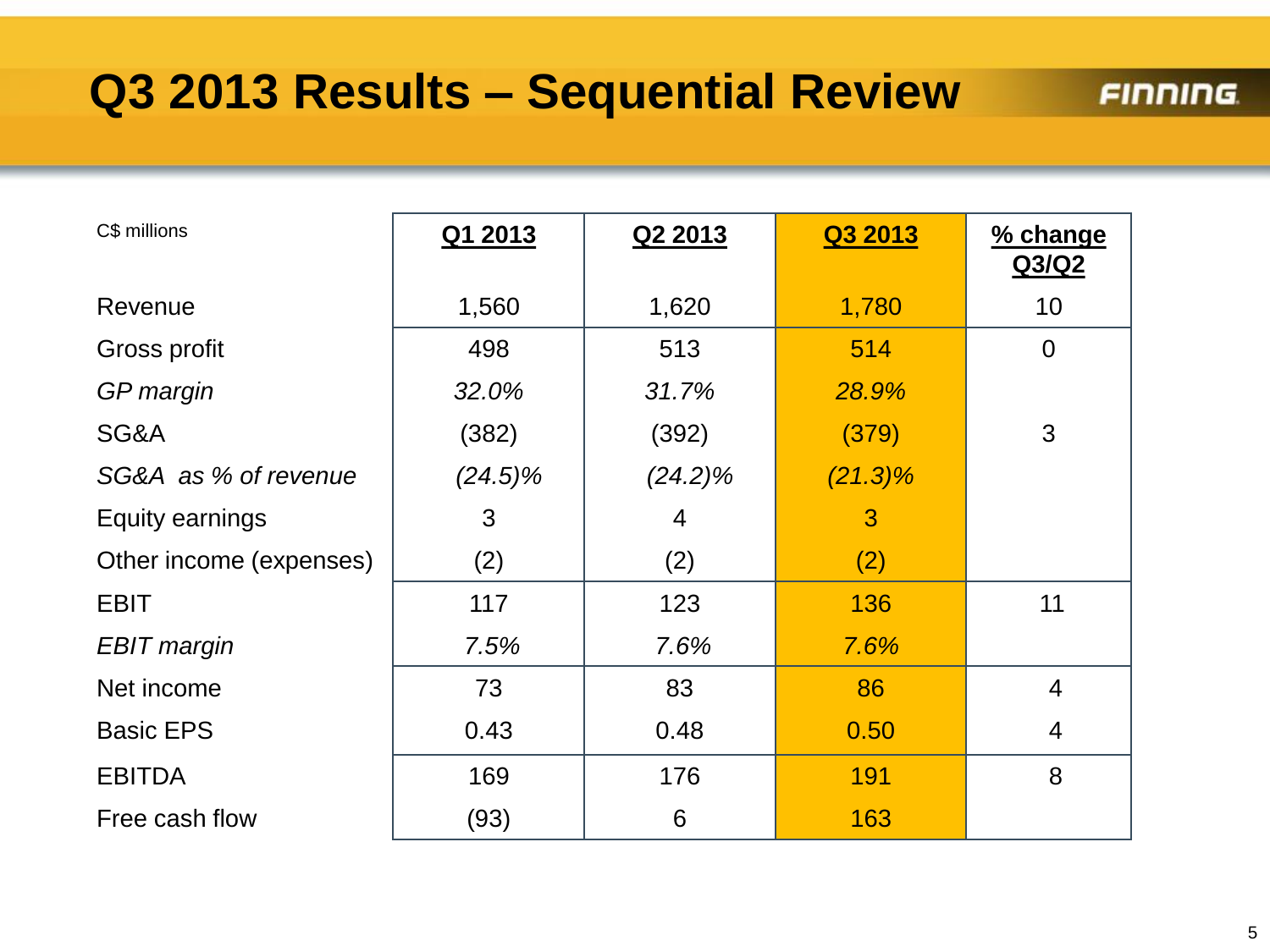# **Q3 2013 Free Cash Flow**

#### **FINNING**

| C\$ millions                                     | Q3 2013 | Q3 2012* |
|--------------------------------------------------|---------|----------|
| Net income adjusted for items not affecting cash | 187     | 175      |
| Changes in working capital items                 | 15      | (151)    |
| Interest & income taxes paid                     | (18)    | (24)     |
| Net proceeds (expenditures) on capital assets    | 3       | (41)     |
| Net proceeds (expenditures) on rental            | (24)    | 12       |
| Free cash flow                                   | 163     | (29)     |
| $\mathcal{A}$                                    | 191     | 178      |
|                                                  |         |          |

\* Restated to reflect the adoption of the amendments to International Accounting Standard 19 *(Employee Benefits)* 

- Expect continued reduction in new equipment inventory and strong collections in Q4
- Net debt to total capital =  $47.8\%$  at Sep 30, down from 50.6% at June 30
- Expect to be approximately 45% by the end of 2013, at high end of 35-45% target range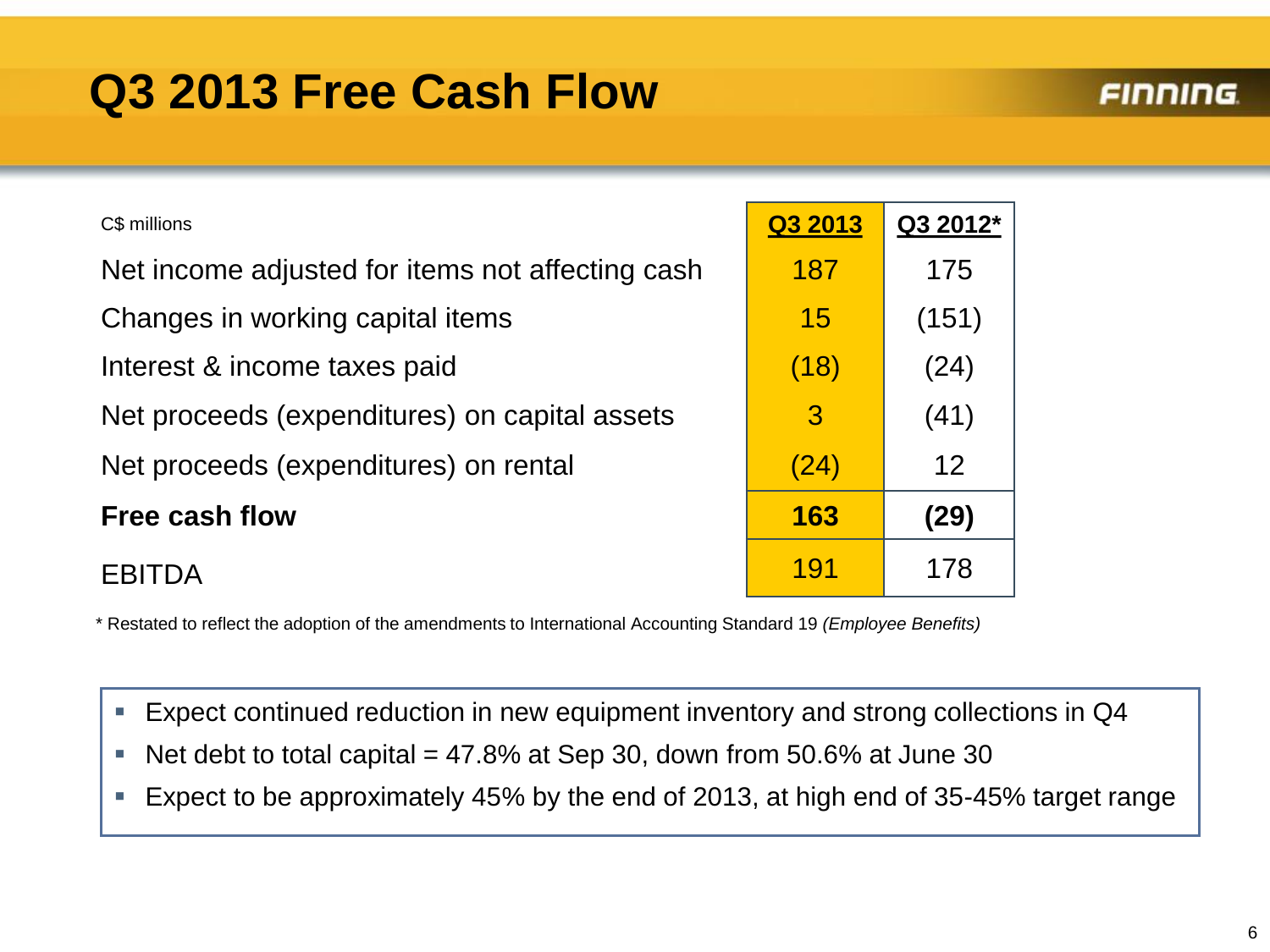# **Q3 2013 Results**

#### **FINNING**

| C\$ millions            | Q3 2013    | Q3 2012*       | % change       |
|-------------------------|------------|----------------|----------------|
| Revenue                 | 1,780      | 1,594          | 12             |
| Gross profit            | 514        | 490            | 5              |
| GP margin               | 28.9%      | 30.7%          |                |
| SG&A                    | (379)      | (368)          | (3)            |
| SG&A as % of revenue    | $(21.3)\%$ | $(23.1)\%$     |                |
| Equity earnings         | 3          | $\overline{2}$ |                |
| Other income (expenses) | (2)        | $\Omega$       |                |
| <b>EBIT</b>             | 136        | 124            | 10             |
| <b>EBIT</b> margin      | 7.6%       | 7.8%           |                |
| Net income              | 86         | 81             | 6              |
| <b>Basic EPS</b>        | 0.50       | 0.47           | 6              |
| <b>EBITDA</b>           | 191        | 178            | $\overline{7}$ |
| Free cash flow          | 163        | (29)           |                |

\* Restated to reflect the adoption of the amendments to International Accounting Standard 19 *(Employee Benefits)*